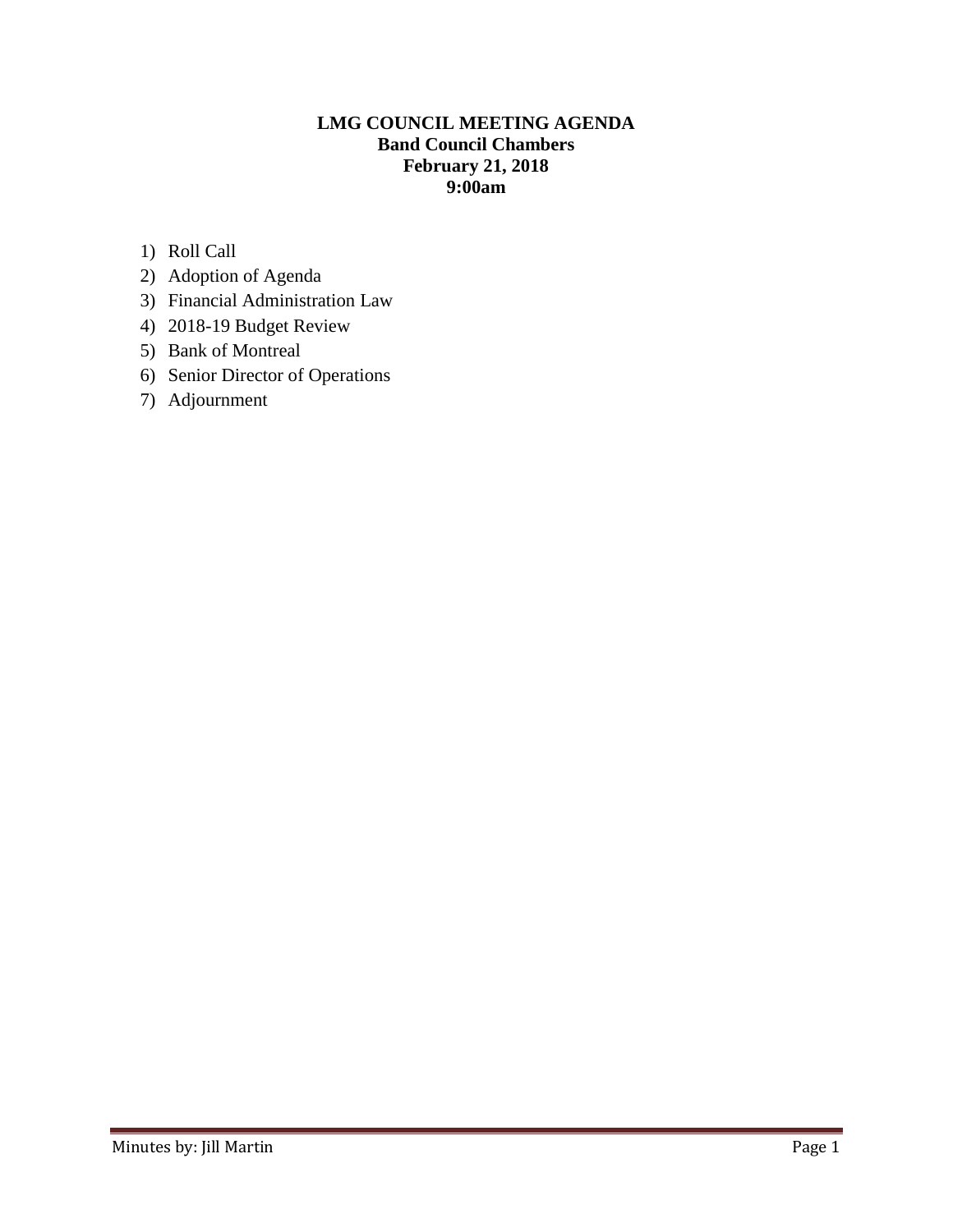#### **1. Roll Call**

### **LMG COUNCIL ATTENDEES:**

Chief Darcy Gray Councillor Annette Barnaby Councillor Sheila Swasson Councillor Lloyd Alcon Councillor Lorna Sook Councillor Wendell Metallic Councillor John Murvin Vicaire Councillor Gordon Isaac Jr. Councillor Kevin Methot (9:21am) Councillor Chris Wysote (9:24am) Councillor Sky Metallic (9:37am) Councillor Cathy Martin (9:42am)

#### **Absent:**

Councillor Calvin Barnaby